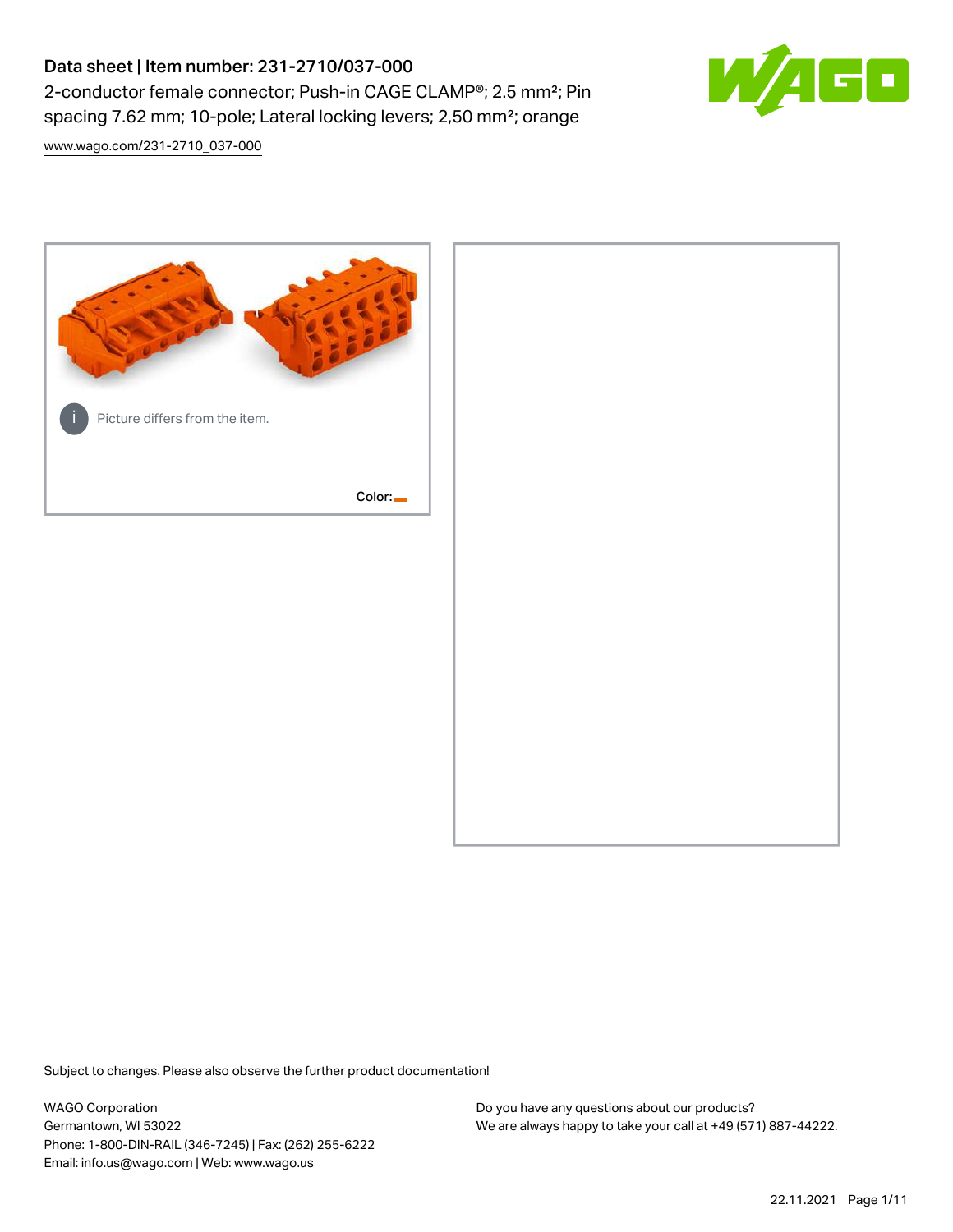

Dimensions in mm

 $L =$  (pole no.  $-2$ ) x pin spacing + 12.5 mm

2- to 3-pole female connectors – one latch only

#### Item description

- **Universal connection for all conductor types**
- **Two conductor entries per pole**
- $\blacksquare$ For looping through power or data buses
- $\blacksquare$ Bus connection is retained, even when unmated
- $\blacksquare$ Push-in termination of solid and ferruled conductors
- $\blacksquare$ With coding fingers

Subject to changes. Please also observe the further product documentation!

WAGO Corporation Germantown, WI 53022 Phone: 1-800-DIN-RAIL (346-7245) | Fax: (262) 255-6222 Email: info.us@wago.com | Web: www.wago.us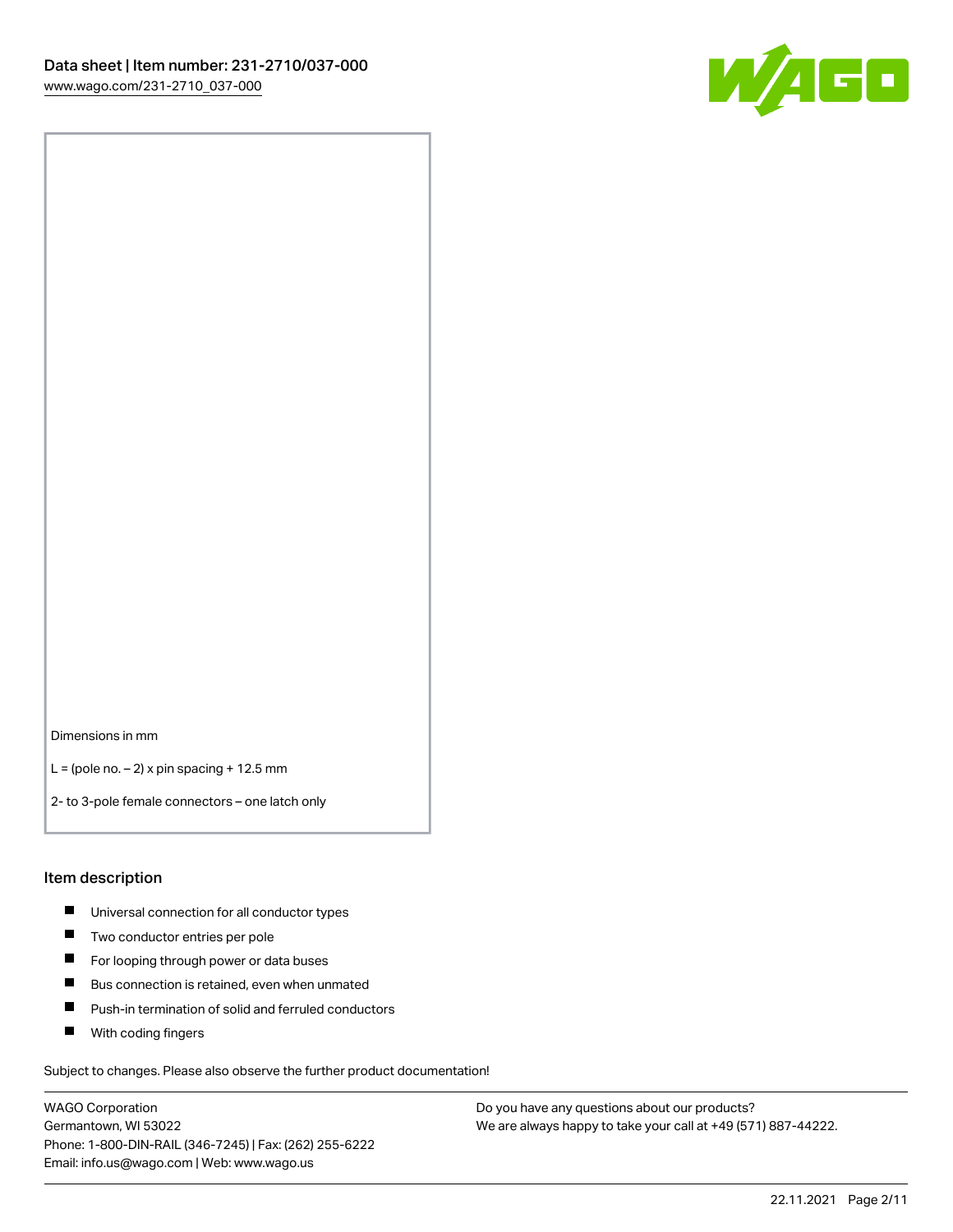

#### Data Notes

| .                    |                                                                                                                                                                                                                                                                                                                                   |
|----------------------|-----------------------------------------------------------------------------------------------------------------------------------------------------------------------------------------------------------------------------------------------------------------------------------------------------------------------------------|
| Safety information 1 | The MCS-MULTI CONNECTION SYSTEM includes connectors<br>without breaking capacity in accordance with DIN EN 61984. When<br>used as intended, these connectors must not be connected<br>/disconnected when live or under load. The circuit design should<br>ensure header pins, which can be touched, are not live when<br>unmated. |
| Variants:            | Gold-plated or partially gold-plated contact surfaces<br>Other versions (or variants) can be requested from WAGO Sales or<br>configured at https://configurator.wago.com/                                                                                                                                                         |

## Electrical data

## IEC Approvals

| Ratings per                 | IEC/EN 60664-1                                                        |
|-----------------------------|-----------------------------------------------------------------------|
| Rated voltage (III / 3)     | 500 V                                                                 |
| Rated surge voltage (III/3) | 6 <sub>k</sub> V                                                      |
| Rated voltage (III/2)       | 630 V                                                                 |
| Rated surge voltage (III/2) | 6 <sub>k</sub> V                                                      |
| Nominal voltage (II/2)      | 1000 V                                                                |
| Rated surge voltage (II/2)  | 6 kV                                                                  |
| Rated current               | 16 A                                                                  |
| Legend (ratings)            | $(III / 2)$ $\triangle$ Overvoltage category III / Pollution degree 2 |

## UL Approvals

| Approvals per                  | UL 1059 |
|--------------------------------|---------|
| Rated voltage UL (Use Group B) | 300 V   |
| Rated current UL (Use Group B) | 20 A    |
| Rated voltage UL (Use Group D) | 300 V   |
| Rated current UL (Use Group D) | 10 A    |

### Ratings per UL

| Rated voltage UL 1977 | 600 V |
|-----------------------|-------|
| Rated current UL 1977 | 20A   |

Subject to changes. Please also observe the further product documentation!

WAGO Corporation Germantown, WI 53022 Phone: 1-800-DIN-RAIL (346-7245) | Fax: (262) 255-6222 Email: info.us@wago.com | Web: www.wago.us Do you have any questions about our products? We are always happy to take your call at +49 (571) 887-44222.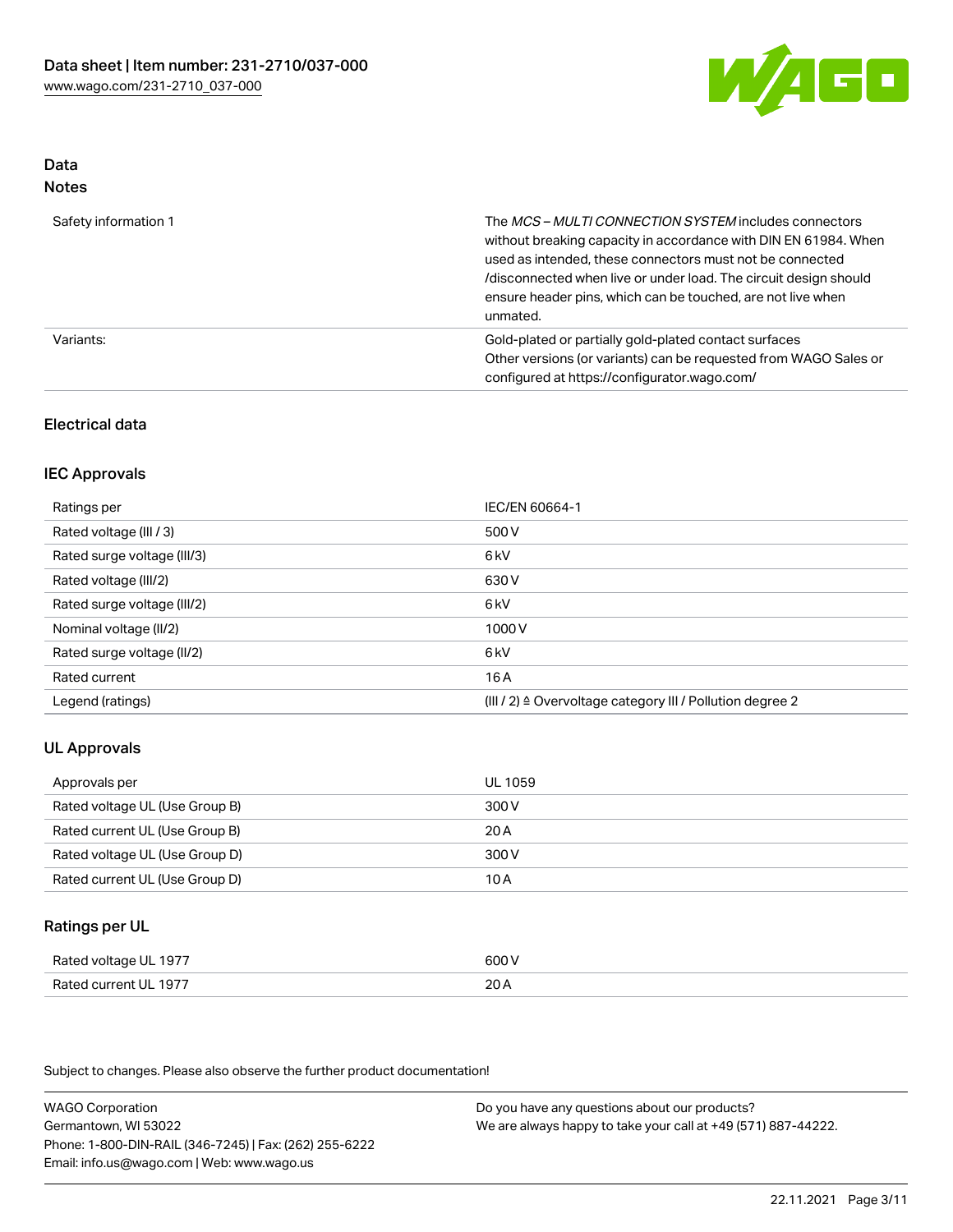

## CSA Approvals

| Approvals per                   | CSA   |
|---------------------------------|-------|
| Rated voltage CSA (Use Group B) | 300 V |
| Rated current CSA (Use Group B) | 15 A  |
| Rated voltage CSA (Use Group D) | 300 V |
| Rated current CSA (Use Group D) | 10 A  |

## Connection data

| Total number of connection points | 20 |
|-----------------------------------|----|
| Total number of potentials        | 10 |
| Number of connection types        |    |
| Number of levels                  |    |

#### Connection 1

#### Connection technology **Push-in CAGE CLAMP<sup>®</sup>**

| ັ                                                 | Push-in CAGE CLAMP                     |
|---------------------------------------------------|----------------------------------------|
| Actuation type                                    | Operating tool                         |
| Solid conductor                                   | $0.22.5$ mm <sup>2</sup> / 24  12 AWG  |
| Fine-stranded conductor                           | $0.2$ 2.5 mm <sup>2</sup> / 24  12 AWG |
| Fine-stranded conductor; with insulated ferrule   | $0.251.5$ mm <sup>2</sup>              |
| Fine-stranded conductor; with uninsulated ferrule | $0.252.5$ mm <sup>2</sup>              |
| Strip length                                      | $910$ mm / 0.35  0.39 inch             |
| Number of poles                                   | 10                                     |
| Conductor entry direction to mating direction     | 0°                                     |

## Physical data

| Pin spacing | 7.62 mm / 0.3 inch    |
|-------------|-----------------------|
| Width       | 90.01 mm / 3.544 inch |
| Height      | 20.8 mm / 0.819 inch  |
| Depth       | 29.8 mm / 1.173 inch  |

## Plug-in connection

| Female connector/socket |
|-------------------------|
| for conductor           |
| No.                     |
| locking lever           |
|                         |

Subject to changes. Please also observe the further product documentation!

| <b>WAGO Corporation</b>                                | Do you have any questions about our products?                 |
|--------------------------------------------------------|---------------------------------------------------------------|
| Germantown, WI 53022                                   | We are always happy to take your call at +49 (571) 887-44222. |
| Phone: 1-800-DIN-RAIL (346-7245)   Fax: (262) 255-6222 |                                                               |
| Email: info.us@wago.com   Web: www.wago.us             |                                                               |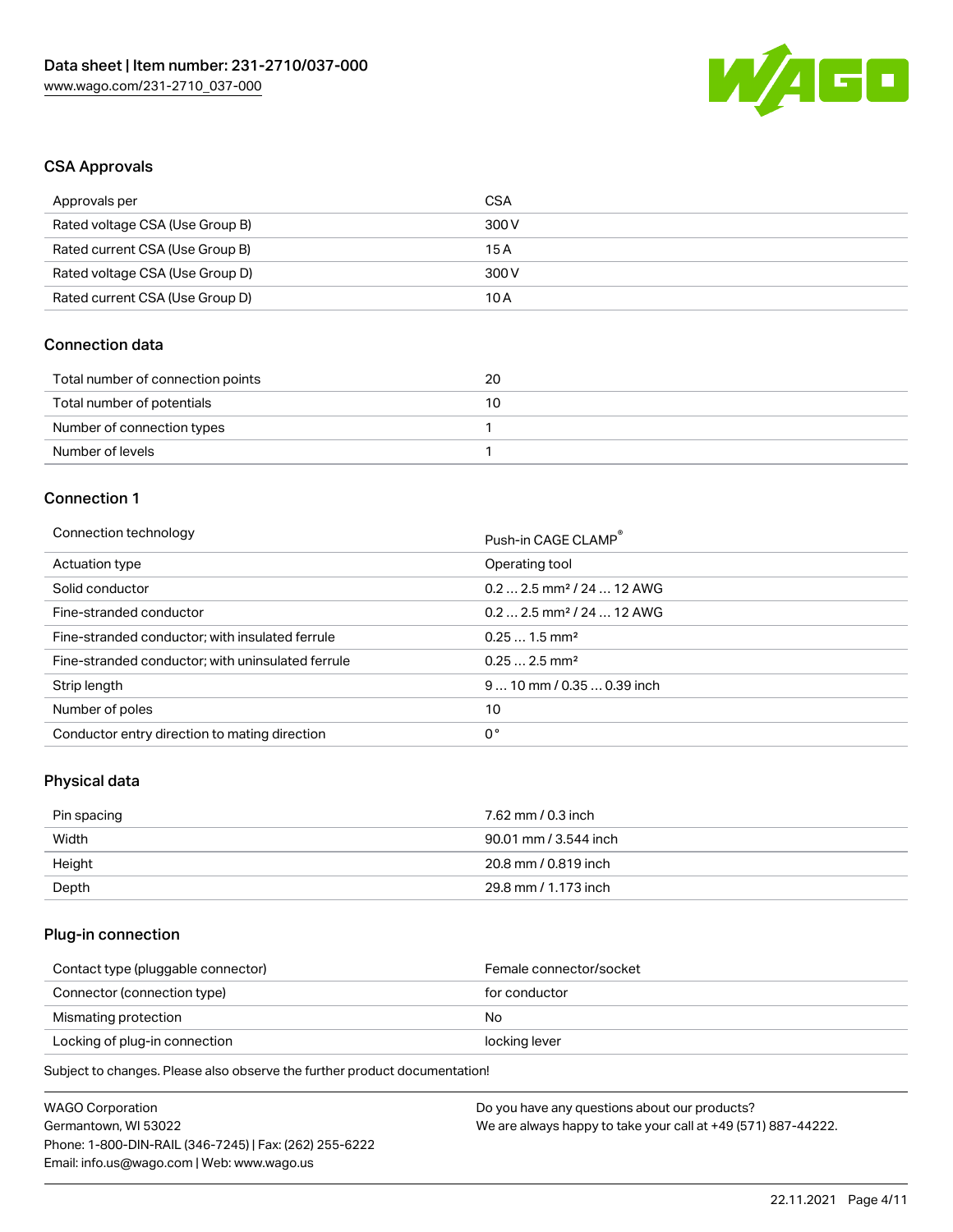

## Material data

| Color                       | orange                            |
|-----------------------------|-----------------------------------|
| Material group              |                                   |
| Insulation material         | Polyamide (PA66)                  |
| Flammability class per UL94 | V <sub>0</sub>                    |
| Clamping spring material    | Chrome nickel spring steel (CrNi) |
| Contact material            | Copper alloy                      |
| Contact plating             | tin-plated                        |
| Fire load                   | 0.572 MJ                          |
| Weight                      | 29.4g                             |

#### Environmental requirements

|  | Limit temperature range | -60 … +85 °Ր |
|--|-------------------------|--------------|
|--|-------------------------|--------------|

## Commercial data

| <b>Product Group</b>  | 3 (Multi Conn. System) |
|-----------------------|------------------------|
| PU (SPU)              | 25 Stück               |
| Packaging type        | box                    |
| Country of origin     | PL                     |
| <b>GTIN</b>           | 4044918565707          |
| Customs tariff number | 8536694040             |

#### Approvals / Certificates

#### Country specific Approvals

|      |                          |                                 | Certificate |
|------|--------------------------|---------------------------------|-------------|
| Logo | Approval                 | <b>Additional Approval Text</b> | name        |
|      | CB.                      | IEC 61984                       | NL-39756    |
|      | DEKRA Certification B.V. |                                 |             |

#### Ship Approvals

| Logo               | Approval                                  | <b>Additional Approval Text</b> | Certificate<br>name             |
|--------------------|-------------------------------------------|---------------------------------|---------------------------------|
| ABS<br><b>SALE</b> | <b>ABS</b><br>American Bureau of Shipping | $\overline{\phantom{0}}$        | 19-<br>HG1869876-<br><b>PDA</b> |

#### UL-Approvals

Subject to changes. Please also observe the further product documentation!

| <b>WAGO Corporation</b>                                | Do you have any questions about our products?                 |
|--------------------------------------------------------|---------------------------------------------------------------|
| Germantown, WI 53022                                   | We are always happy to take your call at +49 (571) 887-44222. |
| Phone: 1-800-DIN-RAIL (346-7245)   Fax: (262) 255-6222 |                                                               |
| Email: info.us@wago.com   Web: www.wago.us             |                                                               |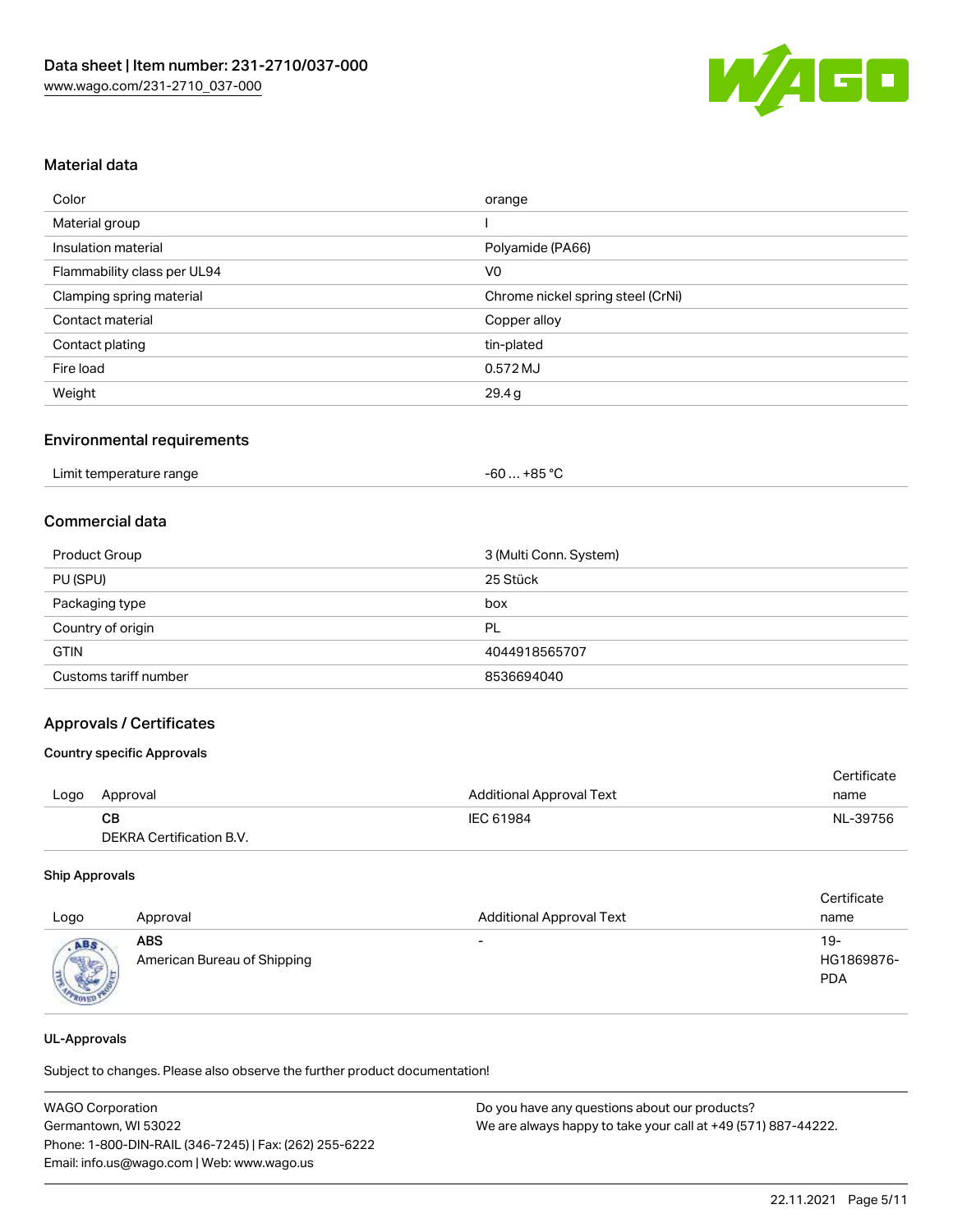

| Logo | Approval                            | <b>Additional Approval Text</b> | Certificate<br>name |
|------|-------------------------------------|---------------------------------|---------------------|
| 9    | UL<br>UL International Germany GmbH | <b>UL 1059</b>                  | E45172              |
| Р    | UL<br>UL International Germany GmbH | <b>UL 1977</b>                  | E45171              |

#### **Counterpart**



## Optional accessories

#### Strain relief

Strain relief plate



Item no.: 734-428 Strain relief plate; orange [www.wago.com/734-428](http://www.wago.com/734-428)

## Insulations stops

Insulation stop



Item no.: 231-673

Insulation stop; 0.08-0.2 mm<sup>2</sup> / 0.2 mm<sup>2</sup> "s"; white [www.wago.com/231-673](http://www.wago.com/231-673) www.wago.com/231-673



Item no.: 231-674

Insulation stop; 0.25 - 0.5 mm<sup>2</sup>; light gray [www.wago.com/231-674](http://www.wago.com/231-674) www.wago.com/231-674

Subject to changes. Please also observe the further product documentation!

WAGO Corporation Germantown, WI 53022 Phone: 1-800-DIN-RAIL (346-7245) | Fax: (262) 255-6222 Email: info.us@wago.com | Web: www.wago.us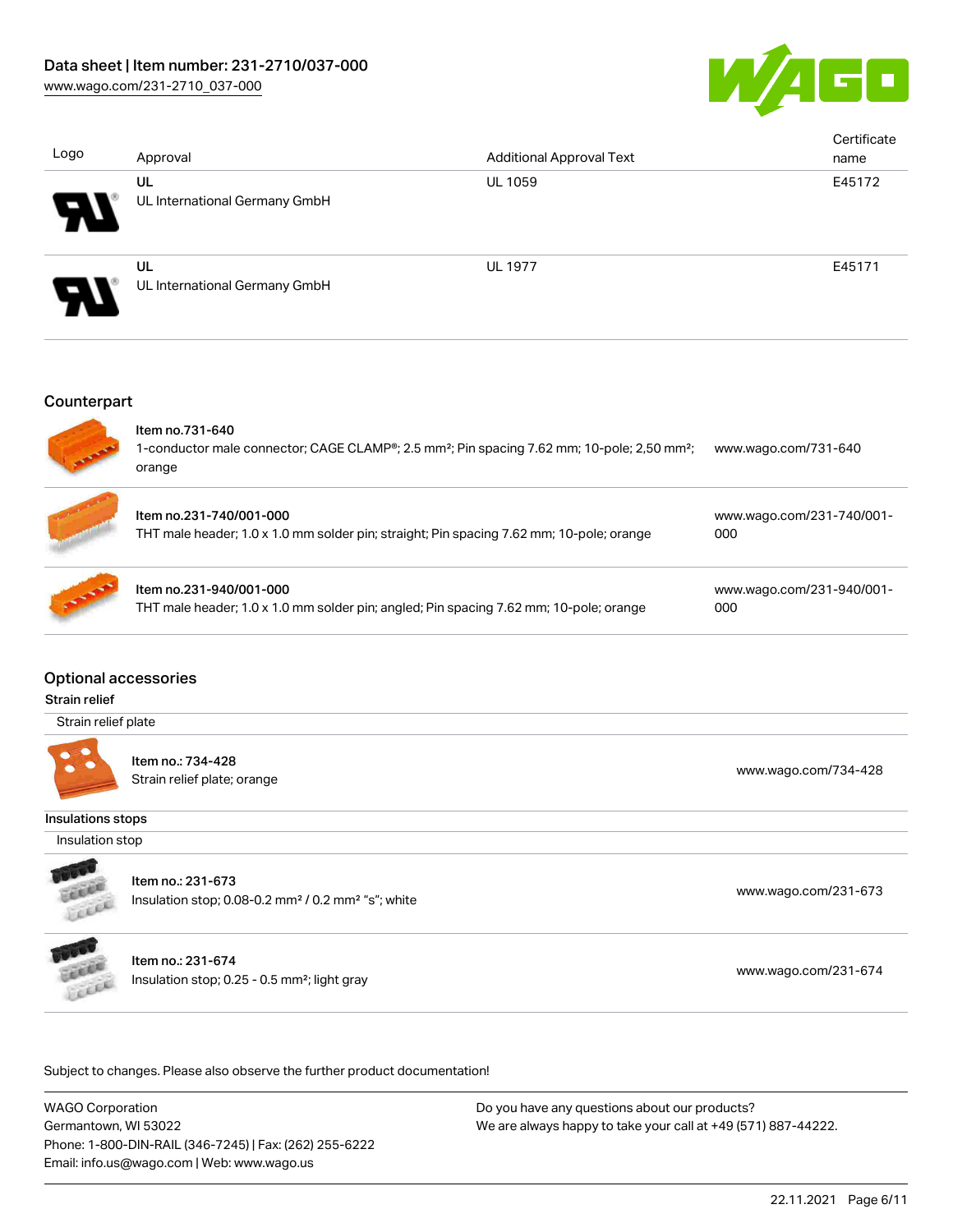[www.wago.com/231-2710\\_037-000](http://www.wago.com/231-2710_037-000)



Item no.: 231-675

Insulation stop; 0.75 - 1 mm²; dark gray



[www.wago.com/231-675](http://www.wago.com/231-675)

| Marking accessories        |                                                                                                                                                                                                |                                  |
|----------------------------|------------------------------------------------------------------------------------------------------------------------------------------------------------------------------------------------|----------------------------------|
| Marking strip              |                                                                                                                                                                                                |                                  |
|                            | Item no.: 210-331/762-202<br>Marking strips; as a DIN A4 sheet; MARKED; 1-16 (100x); Height of marker strip: 2.3 mm/0.091 in; Strip<br>length 182 mm; Horizontal marking; Self-adhesive; white | www.wago.com/210-331<br>/762-202 |
|                            | Item no.: 210-332/762-020<br>Marking strips; as a DIN A4 sheet; MARKED; 1-20 (80x); Height of marker strip: 3 mm; Strip length 182<br>mm; Horizontal marking; Self-adhesive; white             | www.wago.com/210-332<br>/762-020 |
| <b>Testing accessories</b> |                                                                                                                                                                                                |                                  |
| Testing accessories        |                                                                                                                                                                                                |                                  |
|                            | Item no.: 231-662<br>Test plugs for female connectors; for 7.5 mm and 7.62 mm pin spacing; 2,50 mm <sup>2</sup> ; light gray                                                                   | www.wago.com/231-662             |
| <b>Ferrules</b>            |                                                                                                                                                                                                |                                  |
| Ferrule                    |                                                                                                                                                                                                |                                  |
|                            | Item no.: 216-101<br>Ferrule; Sleeve for 0.5 mm <sup>2</sup> / AWG 22; uninsulated; electro-tin plated; silver-colored                                                                         | www.wago.com/216-101             |
|                            | Item no.: 216-104<br>Ferrule; Sleeve for 1.5 mm <sup>2</sup> / AWG 16; uninsulated; electro-tin plated; silver-colored                                                                         | www.wago.com/216-104             |
|                            | Item no.: 216-106<br>Ferrule; Sleeve for 2.5 mm <sup>2</sup> / AWG 14; uninsulated; electro-tin plated; silver-colored                                                                         | www.wago.com/216-106             |
|                            | Item no.: 216-102<br>Ferrule; Sleeve for 0.75 mm <sup>2</sup> / AWG 20; uninsulated; electro-tin plated; silver-colored                                                                        | www.wago.com/216-102             |
|                            | Item no.: 216-103<br>Ferrule; Sleeve for 1 mm <sup>2</sup> / AWG 18; uninsulated; electro-tin plated                                                                                           | www.wago.com/216-103             |
|                            | Item no.: 216-123<br>Ferrule; Sleeve for 1 mm <sup>2</sup> / AWG 18; uninsulated; electro-tin plated; silver-colored                                                                           | www.wago.com/216-123             |
|                            | Item no.: 216-122<br>Ferrule; Sleeve for 0.75 mm <sup>2</sup> / AWG 20; uninsulated; electro-tin plated; silver-colored                                                                        | www.wago.com/216-122             |
|                            | Item no.: 216-124<br>Ferrule; Sleeve for 1.5 mm <sup>2</sup> / AWG 16; uninsulated; electro-tin plated                                                                                         | www.wago.com/216-124             |
|                            | Item no.: 216-142<br>Ferrule; Sleeve for 0.75 mm <sup>2</sup> / 18 AWG; uninsulated; electro-tin plated; electrolytic copper; gastight<br>crimped; acc. to DIN 46228, Part 1/08.92             | www.wago.com/216-142             |
|                            | Item no.: 216-132<br>Ferrule; Sleeve for 0.34 mm <sup>2</sup> / AWG 24; uninsulated; electro-tin plated                                                                                        | www.wago.com/216-132             |

Subject to changes. Please also observe the further product documentation!

WAGO Corporation Germantown, WI 53022 Phone: 1-800-DIN-RAIL (346-7245) | Fax: (262) 255-6222 Email: info.us@wago.com | Web: www.wago.us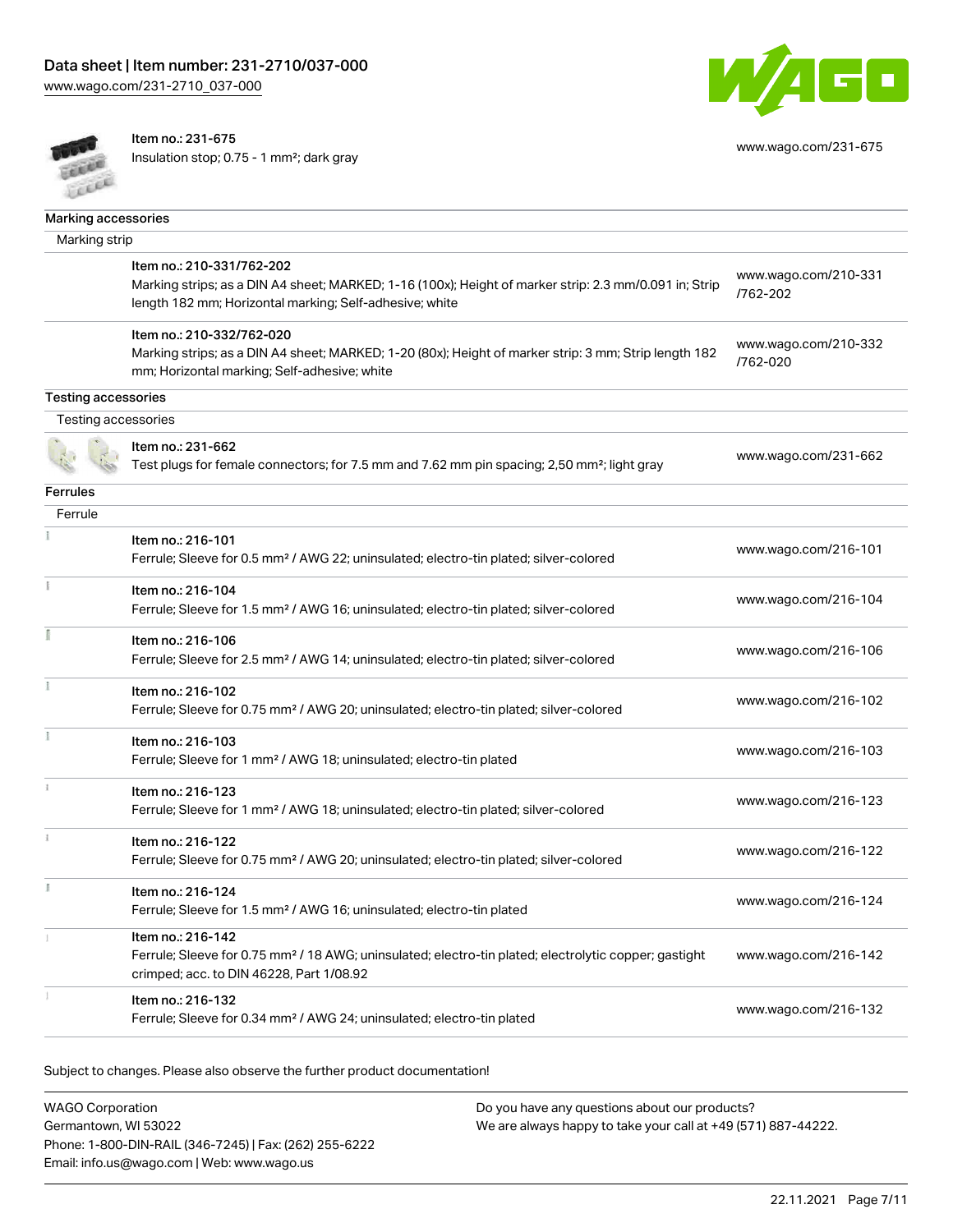## Data sheet | Item number: 231-2710/037-000

[www.wago.com/231-2710\\_037-000](http://www.wago.com/231-2710_037-000)



| Item no.: 216-121<br>Ferrule; Sleeve for 0.5 mm <sup>2</sup> / AWG 22; uninsulated; electro-tin plated; silver-colored                                                                            | www.wago.com/216-121 |
|---------------------------------------------------------------------------------------------------------------------------------------------------------------------------------------------------|----------------------|
| Item no.: 216-143<br>Ferrule; Sleeve for 1 mm <sup>2</sup> / AWG 18; uninsulated; electro-tin plated; electrolytic copper; gastight<br>crimped; acc. to DIN 46228, Part 1/08.92                   | www.wago.com/216-143 |
| Item no.: 216-131<br>Ferrule; Sleeve for 0.25 mm <sup>2</sup> / AWG 24; uninsulated; electro-tin plated; silver-colored                                                                           | www.wago.com/216-131 |
| Item no.: 216-141<br>Ferrule; Sleeve for 0.5 mm <sup>2</sup> / 20 AWG; uninsulated; electro-tin plated; electrolytic copper; gastight<br>crimped; acc. to DIN 46228, Part 1/08.92                 | www.wago.com/216-141 |
| Item no.: 216-152<br>Ferrule; Sleeve for 0.34 mm <sup>2</sup> / AWG 24; uninsulated; electro-tin plated                                                                                           | www.wago.com/216-152 |
| Item no.: 216-203<br>Ferrule; Sleeve for 1 mm <sup>2</sup> / AWG 18; insulated; electro-tin plated; red                                                                                           | www.wago.com/216-203 |
| Item no.: 216-202<br>Ferrule; Sleeve for 0.75 mm <sup>2</sup> / 18 AWG; insulated; electro-tin plated; gray                                                                                       | www.wago.com/216-202 |
| Item no.: 216-151<br>Ferrule; Sleeve for 0.25 mm <sup>2</sup> / AWG 24; uninsulated; electro-tin plated                                                                                           | www.wago.com/216-151 |
| Item no.: 216-204<br>Ferrule; Sleeve for 1.5 mm <sup>2</sup> / AWG 16; insulated; electro-tin plated; black                                                                                       | www.wago.com/216-204 |
| Item no.: 216-144<br>Ferrule; Sleeve for 1.5 mm <sup>2</sup> / AWG 16; uninsulated; electro-tin plated; electrolytic copper; gastight<br>crimped; acc. to DIN 46228, Part 1/08.92; silver-colored | www.wago.com/216-144 |
| Item no.: 216-201<br>Ferrule; Sleeve for 0.5 mm <sup>2</sup> / 20 AWG; insulated; electro-tin plated; white                                                                                       | www.wago.com/216-201 |
| Item no.: 216-223<br>Ferrule; Sleeve for 1 mm <sup>2</sup> / AWG 18; insulated; electro-tin plated; red                                                                                           | www.wago.com/216-223 |
| Item no.: 216-241<br>Ferrule; Sleeve for 0.5 mm <sup>2</sup> / 20 AWG; insulated; electro-tin plated; electrolytic copper; gastight<br>crimped; acc. to DIN 46228, Part 4/09.90; white            | www.wago.com/216-241 |
| Item no.: 216-242<br>Ferrule; Sleeve for 0.75 mm <sup>2</sup> / 18 AWG; insulated; electro-tin plated; electrolytic copper; gastight<br>crimped; acc. to DIN 46228, Part 4/09.90; gray            | www.wago.com/216-242 |
| Item no.: 216-222<br>Ferrule; Sleeve for 0.75 mm <sup>2</sup> / 18 AWG; insulated; electro-tin plated; gray                                                                                       | www.wago.com/216-222 |
| Item no.: 216-221<br>Ferrule; Sleeve for 0.5 mm <sup>2</sup> / 20 AWG; insulated; electro-tin plated; white                                                                                       | www.wago.com/216-221 |
| Item no.: 216-224<br>Ferrule; Sleeve for 1.5 mm <sup>2</sup> / AWG 16; insulated; electro-tin plated; black                                                                                       | www.wago.com/216-224 |
| Item no.: 216-243<br>Ferrule; Sleeve for 1 mm <sup>2</sup> / AWG 18; insulated; electro-tin plated; electrolytic copper; gastight crimped; www.waqo.com/216-243                                   |                      |
| Subject to changes. Please also observe the further product documentation!                                                                                                                        |                      |
| <b>WAGO Corporation</b><br>Do you have any questions about our products?                                                                                                                          |                      |

Germantown, WI 53022 Phone: 1-800-DIN-RAIL (346-7245) | Fax: (262) 255-6222 Email: info.us@wago.com | Web: www.wago.us

have any questions about o<mark>l</mark> We are always happy to take your call at +49 (571) 887-44222.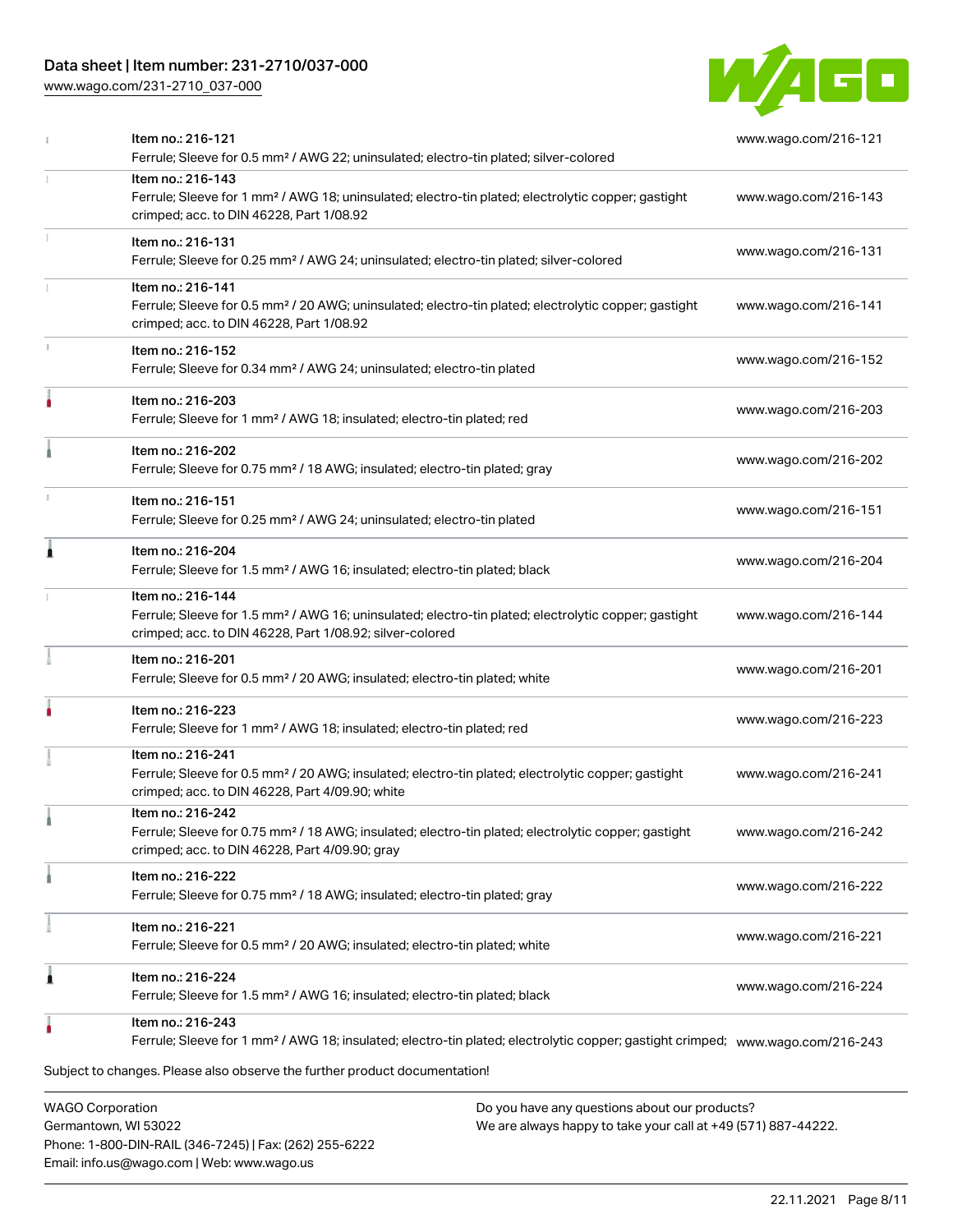[www.wago.com/231-2710\\_037-000](http://www.wago.com/231-2710_037-000)



acc. to DIN 46228, Part 4/09.90; red

| Item no.: 216-244                                                                                                                          |                      |
|--------------------------------------------------------------------------------------------------------------------------------------------|----------------------|
| Ferrule; Sleeve for 1.5 mm <sup>2</sup> / AWG 16; insulated; electro-tin plated; electrolytic copper; gastight                             | www.wago.com/216-244 |
| crimped; acc. to DIN 46228, Part 4/09.90; black                                                                                            |                      |
| Item no.: 216-263                                                                                                                          |                      |
| Ferrule; Sleeve for 1 mm <sup>2</sup> / AWG 18; insulated; electro-tin plated; electrolytic copper; gastight crimped; www.wago.com/216-263 |                      |
| acc. to DIN 46228, Part 4/09.90; red                                                                                                       |                      |
| Item no.: 216-264                                                                                                                          |                      |
| Ferrule; Sleeve for 1.5 mm <sup>2</sup> / AWG 16; insulated; electro-tin plated; electrolytic copper; gastight                             | www.wago.com/216-264 |
| crimped; acc. to DIN 46228, Part 4/09.90; black                                                                                            |                      |
| Item no.: 216-284                                                                                                                          |                      |
| Ferrule; Sleeve for 1.5 mm <sup>2</sup> / AWG 16; insulated; electro-tin plated; electrolytic copper; gastight                             | www.wago.com/216-284 |
| crimped; acc. to DIN 46228, Part 4/09.90; black                                                                                            |                      |
| Item no.: 216-262                                                                                                                          |                      |
| Ferrule; Sleeve for 0.75 mm <sup>2</sup> / 18 AWG; insulated; electro-tin plated; electrolytic copper; gastight                            | www.wago.com/216-262 |
| crimped; acc. to DIN 46228, Part 4/09.90; gray                                                                                             |                      |
| Item no.: 216-301                                                                                                                          |                      |
| Ferrule; Sleeve for 0.25 mm <sup>2</sup> / AWG 24; insulated; electro-tin plated; yellow                                                   | www.wago.com/216-301 |
| Item no.: 216-321                                                                                                                          |                      |
| Ferrule; Sleeve for 0.25 mm <sup>2</sup> / AWG 24; insulated; electro-tin plated; yellow                                                   | www.wago.com/216-321 |
| Item no.: 216-322                                                                                                                          |                      |
| Ferrule; Sleeve for 0.34 mm <sup>2</sup> / 22 AWG; insulated; electro-tin plated; green                                                    | www.wago.com/216-322 |
| Item no.: 216-302                                                                                                                          |                      |
| Ferrule; Sleeve for 0.34 mm <sup>2</sup> / 22 AWG; insulated; electro-tin plated; light turquoise                                          | www.wago.com/216-302 |
|                                                                                                                                            |                      |

# Downloads

## Documentation

| <b>Additional Information</b> |            |        |          |
|-------------------------------|------------|--------|----------|
| Technical explanations        | 2019 Apr 3 | pdf    | Download |
|                               |            | 2.0 MB |          |

### CAD files

# Subject to changes. Please also observe the further product documentation! CAD data 2D/3D Models 231-2710/037-000 URL [Download](https://www.wago.com/global/d/3D_URLS_231-2710_037-000) CAE data EPLAN Data Portal 231-2710/037-000 URL [Download](https://www.wago.com/global/d/EPLAN_URLS_231-2710%252F037-000) ZUKEN Portal 231-2710/037-000 URL [Download](https://www.wago.com/global/d/Zuken_URLS_231-2710_037-000)

WAGO Corporation Germantown, WI 53022 Phone: 1-800-DIN-RAIL (346-7245) | Fax: (262) 255-6222 Email: info.us@wago.com | Web: www.wago.us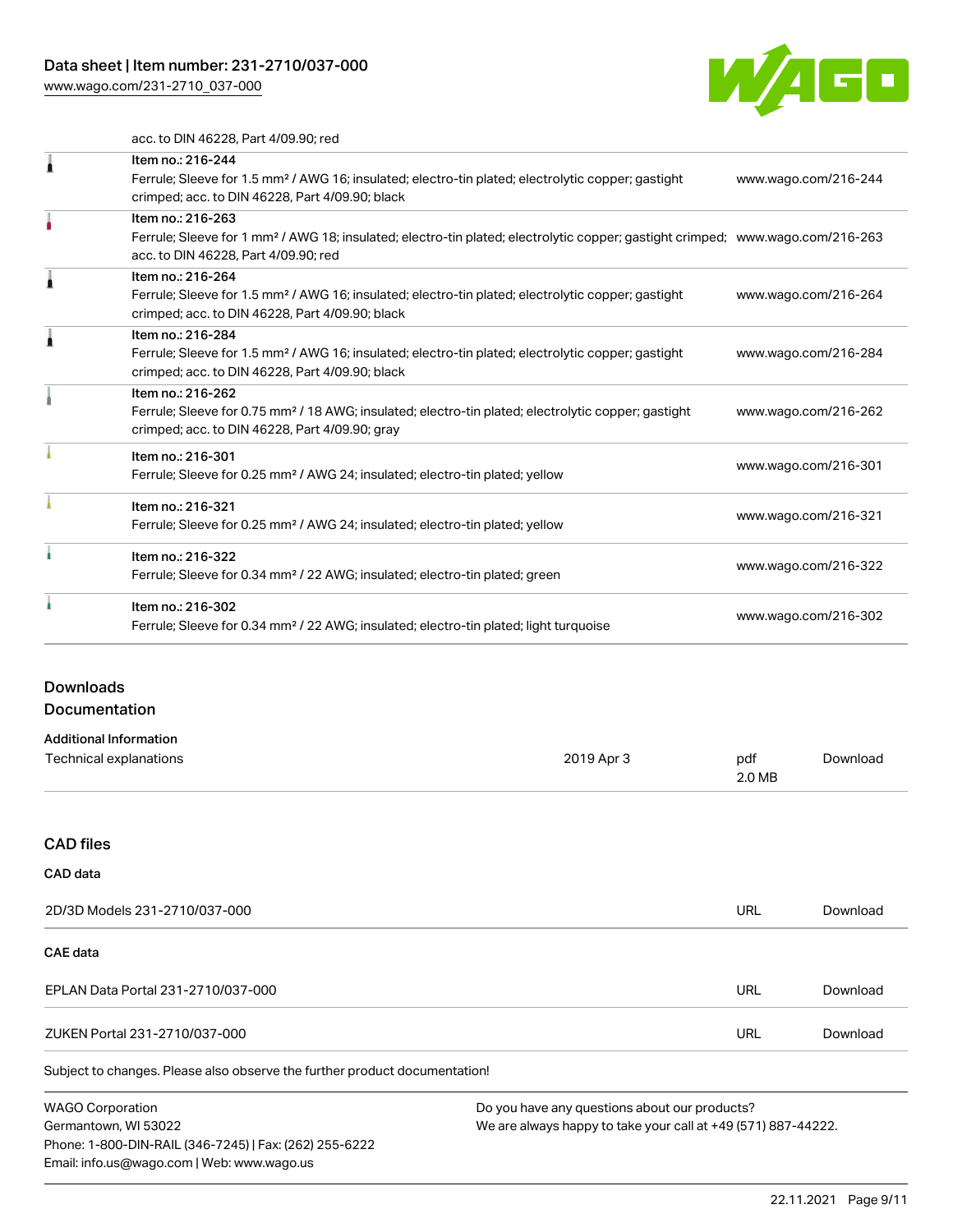

EPLAN Data Portal 231-2710/037-000 URL [Download](https://www.wago.com/global/d/EPLAN_URLS_231-2710_037-000)

## Environmental Product Compliance

## Compliance Search

| Environmental Product Compliance 231-2710/037-000                                                      | URL | Download |
|--------------------------------------------------------------------------------------------------------|-----|----------|
| 2-conductor female connector; Push-in CAGE CLAMP <sup>®</sup> ; 2.5 mm <sup>2</sup> ; Pin spacing 7.62 |     |          |
| mm; 10-pole; Lateral locking levers; 2,50 mm <sup>2</sup> ; orange                                     |     |          |

#### Installation Notes

Conductor termination

Operating Push-in CAGE CLAMP® is easy, fast and identical to that of CAGE CLAMP®. The screwdriver is fully inserted into the operating slot, holding Push-in CAGE CLAMP® open. After the conductor has been inserted into the clamping unit and the screwdriver been withdrawn, the conductor is clamped safely. Solid and fine-stranded conductors < 0.5 mm² (20 AWG) are terminated and removed using a screwdriver.

#### Conductor termination

Subject to changes. Please also observe the further product documentation!

WAGO Corporation Germantown, WI 53022 Phone: 1-800-DIN-RAIL (346-7245) | Fax: (262) 255-6222 Email: info.us@wago.com | Web: www.wago.us